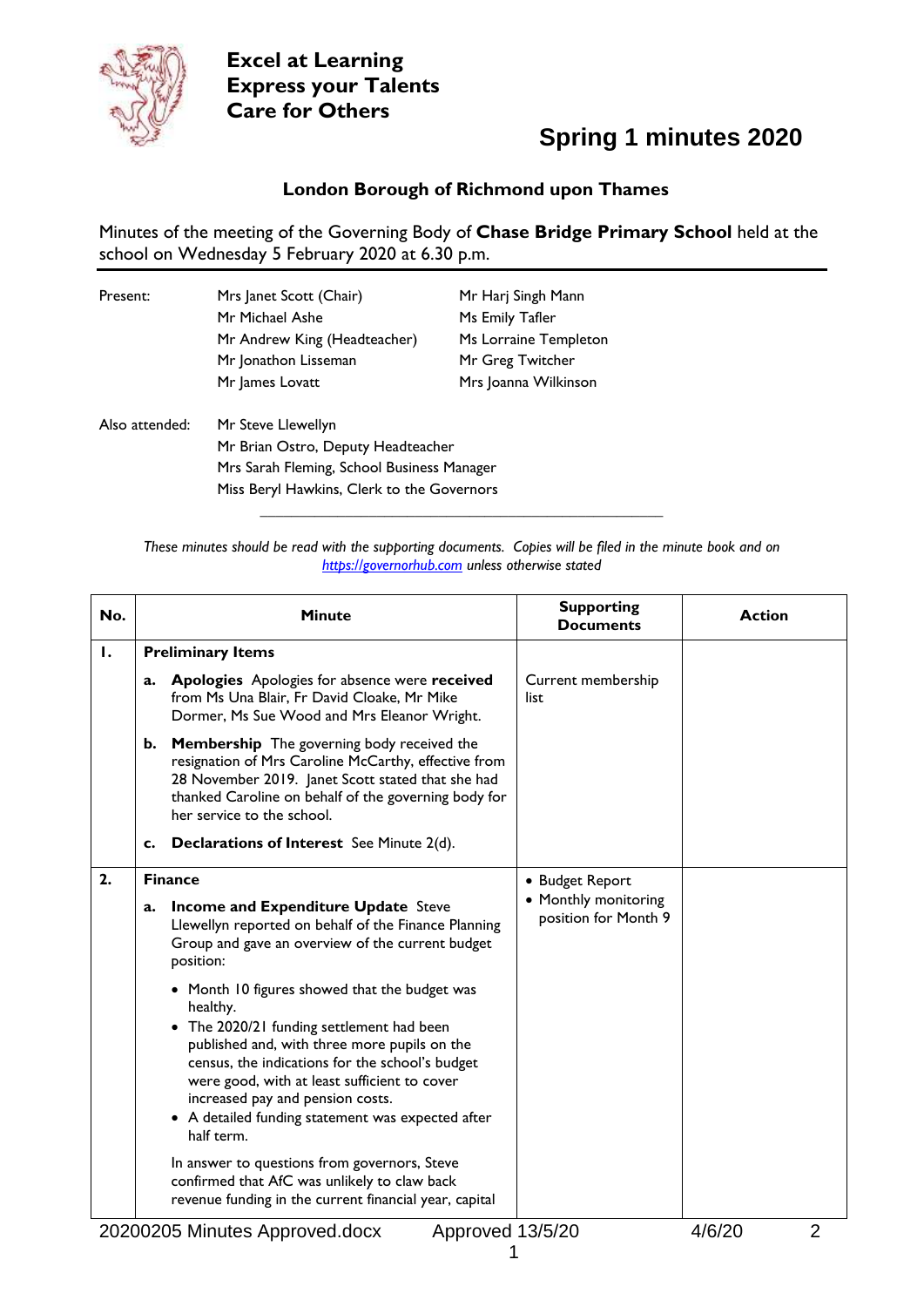

| No. | <b>Minute</b>                                                                                                                                                                                                                                                                                                                                                                                                                                                                                                                                                                                      | <b>Supporting</b><br><b>Documents</b>                               | <b>Action</b>                                                                    |  |
|-----|----------------------------------------------------------------------------------------------------------------------------------------------------------------------------------------------------------------------------------------------------------------------------------------------------------------------------------------------------------------------------------------------------------------------------------------------------------------------------------------------------------------------------------------------------------------------------------------------------|---------------------------------------------------------------------|----------------------------------------------------------------------------------|--|
|     | balances could be rolled forward for three years and,<br>as the school had plans to spend, carrying forward<br>capital funds could be justified.                                                                                                                                                                                                                                                                                                                                                                                                                                                   |                                                                     |                                                                                  |  |
|     | The governing body agreed that now would be a<br>good time to give serious consideration to creating a<br>sustainable structure.                                                                                                                                                                                                                                                                                                                                                                                                                                                                   |                                                                     |                                                                                  |  |
|     | Greg Twitcher stated that the draft budget plan<br>would be presented to the next meeting.                                                                                                                                                                                                                                                                                                                                                                                                                                                                                                         |                                                                     |                                                                                  |  |
|     | <b>No. 2 Account</b> It was noted that the balance in the<br>b.<br>No 2 Account was linked to rugby parking income.                                                                                                                                                                                                                                                                                                                                                                                                                                                                                | • Budget Monitoring<br>Summary for No 2                             |                                                                                  |  |
|     | Sarah Fleming reported that the only outstanding<br>project was the library, which was planned for the<br>summer, and estimated at £10,000.                                                                                                                                                                                                                                                                                                                                                                                                                                                        | Account<br>• Update report on<br>No. 2 account                      |                                                                                  |  |
|     | c. Schools Financial Value Standard (SFVS) It<br>was noted that:                                                                                                                                                                                                                                                                                                                                                                                                                                                                                                                                   | projects (no change)<br>• Draft 2019/20 SFVS                        |                                                                                  |  |
|     | • The 2019/20 SFVS assessment included four new<br>questions and a benchmarking dashboard.<br>• There was an expectation that governors would<br>be more involved in challenging the school's<br>financial performance.                                                                                                                                                                                                                                                                                                                                                                            | data dashboard<br>• Financial<br>benchmarking report<br>• Financial |                                                                                  |  |
|     | Greg stated that:                                                                                                                                                                                                                                                                                                                                                                                                                                                                                                                                                                                  | benchmarking data                                                   |                                                                                  |  |
|     | • He had received a list of current contracts from<br>Sarah and there would be an opportunity to<br>discuss these at the next meeting.<br>• Contracts ranged from IT and Brentford to much<br>smaller contracts.<br>• He had been looking at how everything was signed<br>off in the school and would look at the list of<br>contracts in more detail before the next meeting.                                                                                                                                                                                                                     |                                                                     | Governing body to<br>consider report<br>from GT on annual<br>review of contracts |  |
|     | Q: Was benchmarking data available when you<br>drew up the budget?                                                                                                                                                                                                                                                                                                                                                                                                                                                                                                                                 |                                                                     | on 25/3/20                                                                       |  |
|     | A: Yes. Historic benchmarking data was used.<br>The new dashboard is more up to date and can be<br>used to demonstrate value for money.                                                                                                                                                                                                                                                                                                                                                                                                                                                            |                                                                     |                                                                                  |  |
|     | d. Cabbage Patch House Emily Tafler declared an<br>interest in this item as she had known the temporary<br>lessee for many years.                                                                                                                                                                                                                                                                                                                                                                                                                                                                  |                                                                     |                                                                                  |  |
|     | Q: Technical issues relating to use of Cabbage<br>Patch House could have resulted in serious loss of<br>funding to the school. Should we have consulted<br>the local authority (LA) first?<br>A: The issue has been temporarily resolved. Jenny<br>Haylock of Purple Elephant, a play therapist, has started<br>to move in. A submission has been made to the<br>Secretary of State (SoS) for a more permanent solution.<br>If planning permission is not received in time another<br>temporary arrangement can be made. The school was<br>led to believe that planning permission would not be an |                                                                     |                                                                                  |  |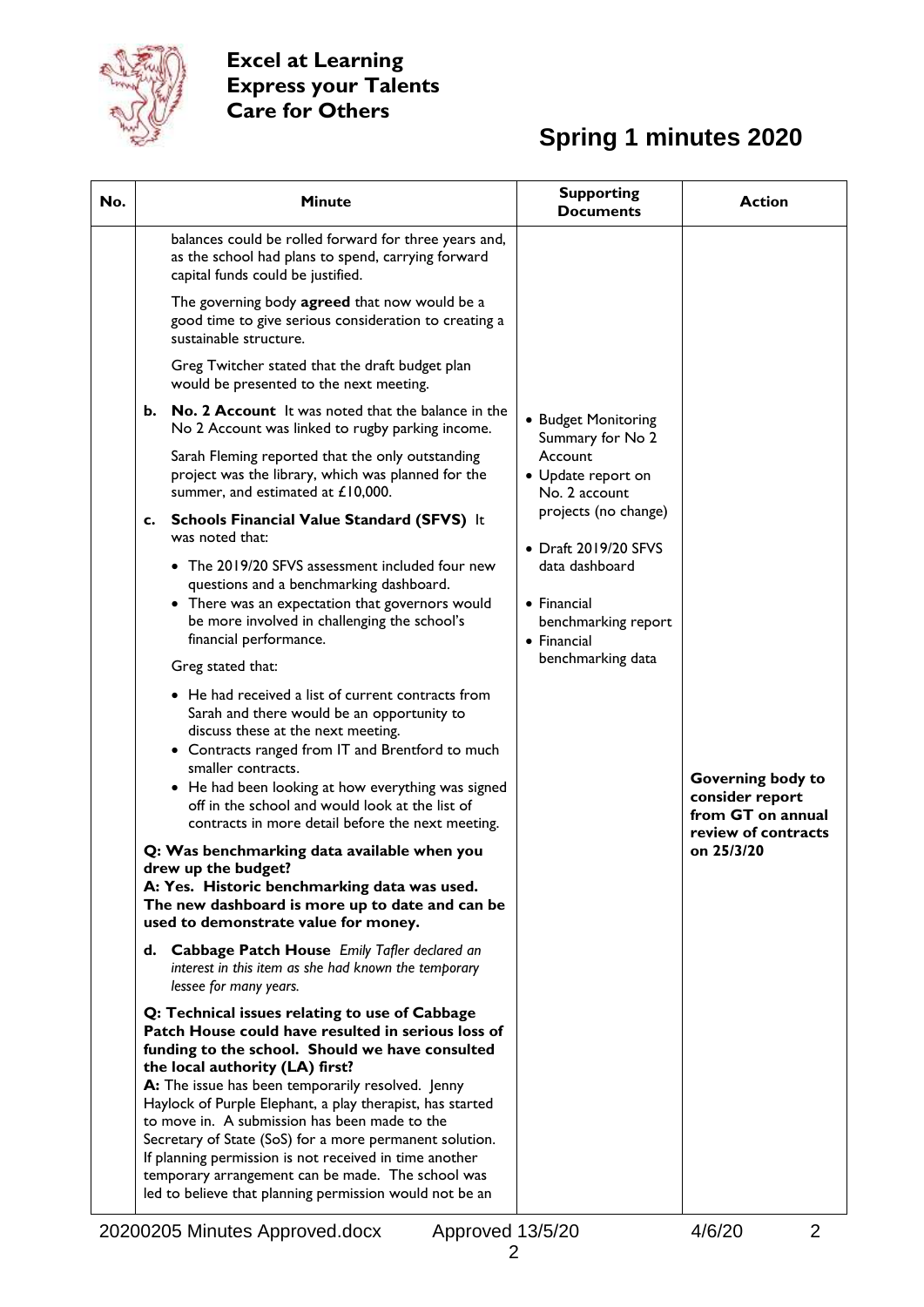

| No. | <b>Minute</b>                                                                                                                                                                                                                                                                            | <b>Supporting</b><br><b>Documents</b> | <b>Action</b>                                                                      |
|-----|------------------------------------------------------------------------------------------------------------------------------------------------------------------------------------------------------------------------------------------------------------------------------------------|---------------------------------------|------------------------------------------------------------------------------------|
|     | issue and it had been received for the nurture group.<br>When the school was approached by the play therapist<br>this was discussed and legal services asked to draw up a<br>contract. Legal advised that SoS approval was needed for<br>the change of use from a caretaker's residence. |                                       |                                                                                    |
|     | Q: What would happen if the lessee decided to go<br>elsewhere?                                                                                                                                                                                                                           |                                       |                                                                                    |
|     | A: The contract would end. The premises could then be<br>let to a similar organisation so long as it was linked to<br>educational purposes.                                                                                                                                              |                                       |                                                                                    |
|     | Q: Is there a risk that the school could be sued by<br>the organisation if it does not have a contract?                                                                                                                                                                                  |                                       |                                                                                    |
|     | A: No. There is no contract in place. Nothing has been<br>signed. We have a checklist and now know the correct<br>process.                                                                                                                                                               |                                       |                                                                                    |
|     | Q: Should we have had permission for the work to<br>be carried out?                                                                                                                                                                                                                      |                                       |                                                                                    |
|     | A: We have had permission. The last residential use was<br>in about 2010. The school started letting the premises in<br>about 2005. Proper arrangements were made - the<br>work was done as part of the building programme.                                                              |                                       |                                                                                    |
|     | Q: Do you now have a process?                                                                                                                                                                                                                                                            |                                       |                                                                                    |
|     | A: Yes. We had previously received wrong advice.                                                                                                                                                                                                                                         |                                       |                                                                                    |
|     | Q: Did the LA say that they could keep the<br>income?                                                                                                                                                                                                                                    |                                       |                                                                                    |
|     | A: Yes, if the house was not used for educational<br>purposes. SoS approval is needed if the contract is for<br>more than six months. We are in a better position than<br>we have been. The Council has up-to-date awareness of<br>what is happening.                                    |                                       |                                                                                    |
|     | Q: Are we leasing the premises?                                                                                                                                                                                                                                                          |                                       |                                                                                    |
|     | A: Yes. The LA has signed the contract. We will receive<br>the money so long as we maintain the premises.                                                                                                                                                                                |                                       |                                                                                    |
|     | Q: Is there a limited market if the organisation<br>pulls out?                                                                                                                                                                                                                           |                                       |                                                                                    |
|     | A: The definition of 'educational purposes' is fairly broad.                                                                                                                                                                                                                             |                                       |                                                                                    |
|     | Q: Is Purple Elephant an appropriate<br>organisation?                                                                                                                                                                                                                                    |                                       |                                                                                    |
|     | A: Purple Elephant is a brand new charity and has been<br>checked by the LA. References have been obtained for<br>the chief executive and founder.                                                                                                                                       |                                       | <b>AK/SF to ensure</b><br><b>Purple Elephant</b><br>staff have DBS<br>certificates |
|     | It was agreed that:                                                                                                                                                                                                                                                                      |                                       | <b>AK/SF to present</b>                                                            |
|     | • The school should have DBS checks for people<br>working for Purple Elephant.<br>• A progress report should be made to the next                                                                                                                                                         |                                       | progress report on<br>use of Cabbage<br><b>Patch House to</b>                      |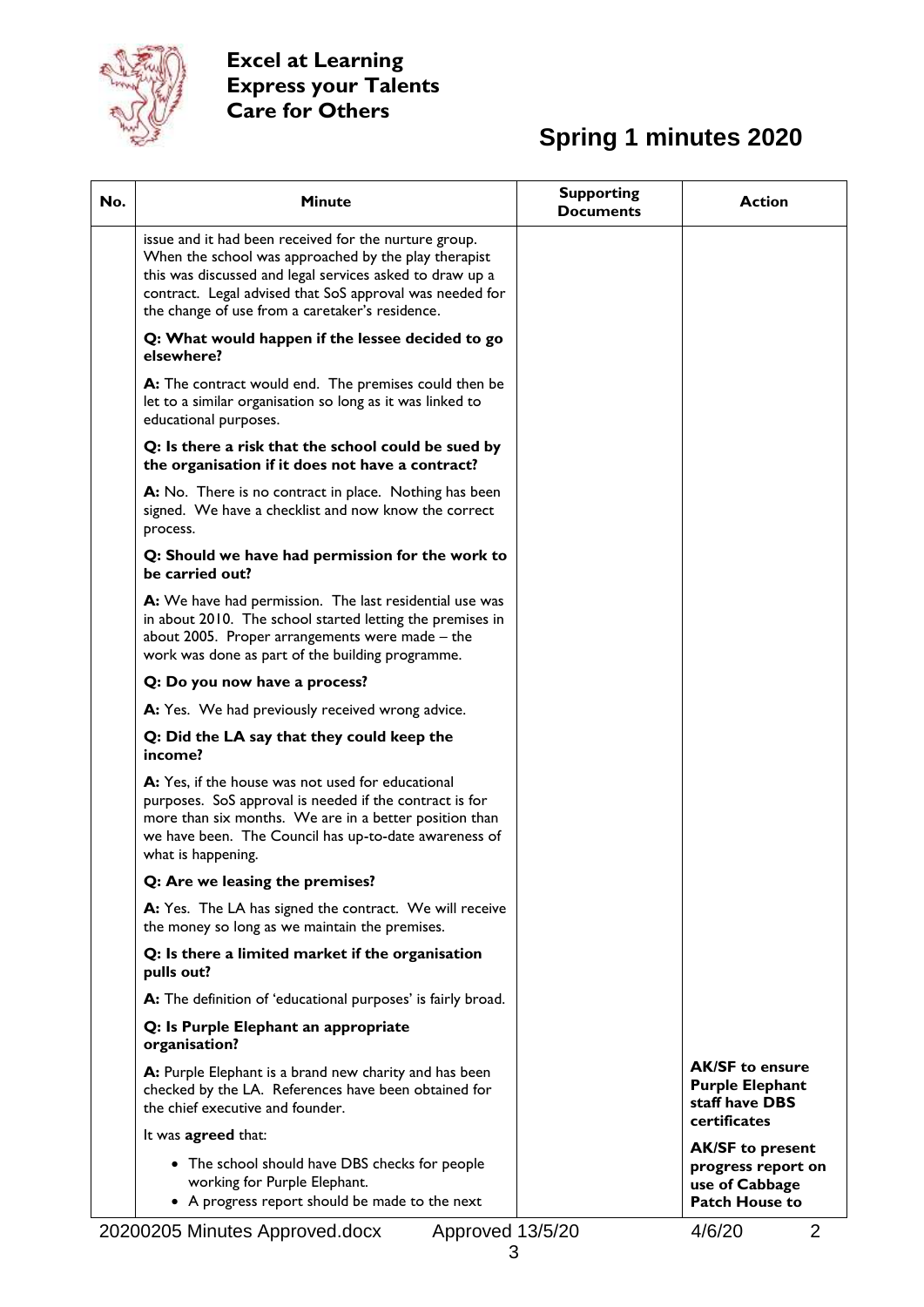

| No. | <b>Minute</b>                                                                                                                                                                                                                                                                                                                                                                                                                                                                                  | <b>Supporting</b><br><b>Documents</b>                  | <b>Action</b>                                                                                                                                                                                                                                                                 |  |
|-----|------------------------------------------------------------------------------------------------------------------------------------------------------------------------------------------------------------------------------------------------------------------------------------------------------------------------------------------------------------------------------------------------------------------------------------------------------------------------------------------------|--------------------------------------------------------|-------------------------------------------------------------------------------------------------------------------------------------------------------------------------------------------------------------------------------------------------------------------------------|--|
|     | meeting.                                                                                                                                                                                                                                                                                                                                                                                                                                                                                       |                                                        | meeting on 25/3/20                                                                                                                                                                                                                                                            |  |
|     | Parking The governing body considered a report<br>e.<br>on income from Twickers Parking and the No. 2<br>Account, including a proposal to invite volunteers to<br>help on rugby days.                                                                                                                                                                                                                                                                                                          | Report on Twickers<br>Parking and No. 2<br>Account     | AK to advertise for<br>volunteers for<br><b>Twickers Parking</b><br>AK, SF, GT to                                                                                                                                                                                             |  |
|     | The governing body agreed that the school should<br>advertise for volunteers and that there should be a<br>further review of the arrangements for Twickers<br>Parking and the management of the No. 2 account at<br>the next meeting.                                                                                                                                                                                                                                                          |                                                        | report to next<br>meeting on<br><b>Twickers Parking</b><br>and No. 2 account                                                                                                                                                                                                  |  |
|     | See also confidential minute.                                                                                                                                                                                                                                                                                                                                                                                                                                                                  |                                                        |                                                                                                                                                                                                                                                                               |  |
| 3.  | <b>Three-year Staffing Structure Proposal</b>                                                                                                                                                                                                                                                                                                                                                                                                                                                  |                                                        | AK to present 3-                                                                                                                                                                                                                                                              |  |
|     | As there was no further information available this item<br>was not discussed. Janet suggested that the next meeting<br>might begin at 6 p.m. to give more time for the staffing<br>proposal to be discussed before agreeing the draft budget<br>plan. Janet stated that the terms of reference for the<br>discussion, information needed and format for the<br>meeting should be agreed at a pre-meeting involving the<br>Finance Planning Group and issued in advance of the next<br>meeting. |                                                        | year-staffing-<br>structure proposal<br>to Spring 2 meeting<br>after consideration<br>by Financial<br><b>Planning Group</b><br>JS to confirm time<br>of next meeting<br>AK/JS to agree<br><b>TOR, information</b><br>and format for<br>discussion, to be<br>issued in advance |  |
| 4.  | Leadership and Management (L&M)                                                                                                                                                                                                                                                                                                                                                                                                                                                                | • L&M Report (AK)                                      |                                                                                                                                                                                                                                                                               |  |
|     | Andrew King and Brian Ostro answered governors'<br>questions.                                                                                                                                                                                                                                                                                                                                                                                                                                  | • SIP report from<br>Charis Penfold for<br>Autumn 2019 |                                                                                                                                                                                                                                                                               |  |
|     | <b>Progress with L&amp;M priorities - Maths</b><br>a.<br>(KPI)                                                                                                                                                                                                                                                                                                                                                                                                                                 |                                                        |                                                                                                                                                                                                                                                                               |  |
|     | Q: How does RISE fit with the school's work on<br>'greater depth' and Mastery?                                                                                                                                                                                                                                                                                                                                                                                                                 |                                                        |                                                                                                                                                                                                                                                                               |  |
|     | A: Problem solving needs to improve. RISE works with<br>mastery, but RISE is better for problem solving.                                                                                                                                                                                                                                                                                                                                                                                       |                                                        |                                                                                                                                                                                                                                                                               |  |
|     | The school does better than schools nationally in all<br>areas.                                                                                                                                                                                                                                                                                                                                                                                                                                |                                                        |                                                                                                                                                                                                                                                                               |  |
|     | Q: How well are children progressing. Every child<br>needs to have basic skills, but how challenging is<br>the curriculum for children who are ahead?                                                                                                                                                                                                                                                                                                                                          |                                                        |                                                                                                                                                                                                                                                                               |  |
|     | A: That is a challenge. All pupils need to be able to<br>access the curriculum and be challenged. Last term we<br>needed to challenge the higher ability pupils. This was fed<br>back to staff. There are a number of intervention groups.<br>In Year 6 there are two sessions a week for pupils with<br>the highest ability and those on the cusp of 'greater<br>depth'.                                                                                                                      |                                                        |                                                                                                                                                                                                                                                                               |  |
|     | Q: Is it more problematic to meet the needs of                                                                                                                                                                                                                                                                                                                                                                                                                                                 |                                                        |                                                                                                                                                                                                                                                                               |  |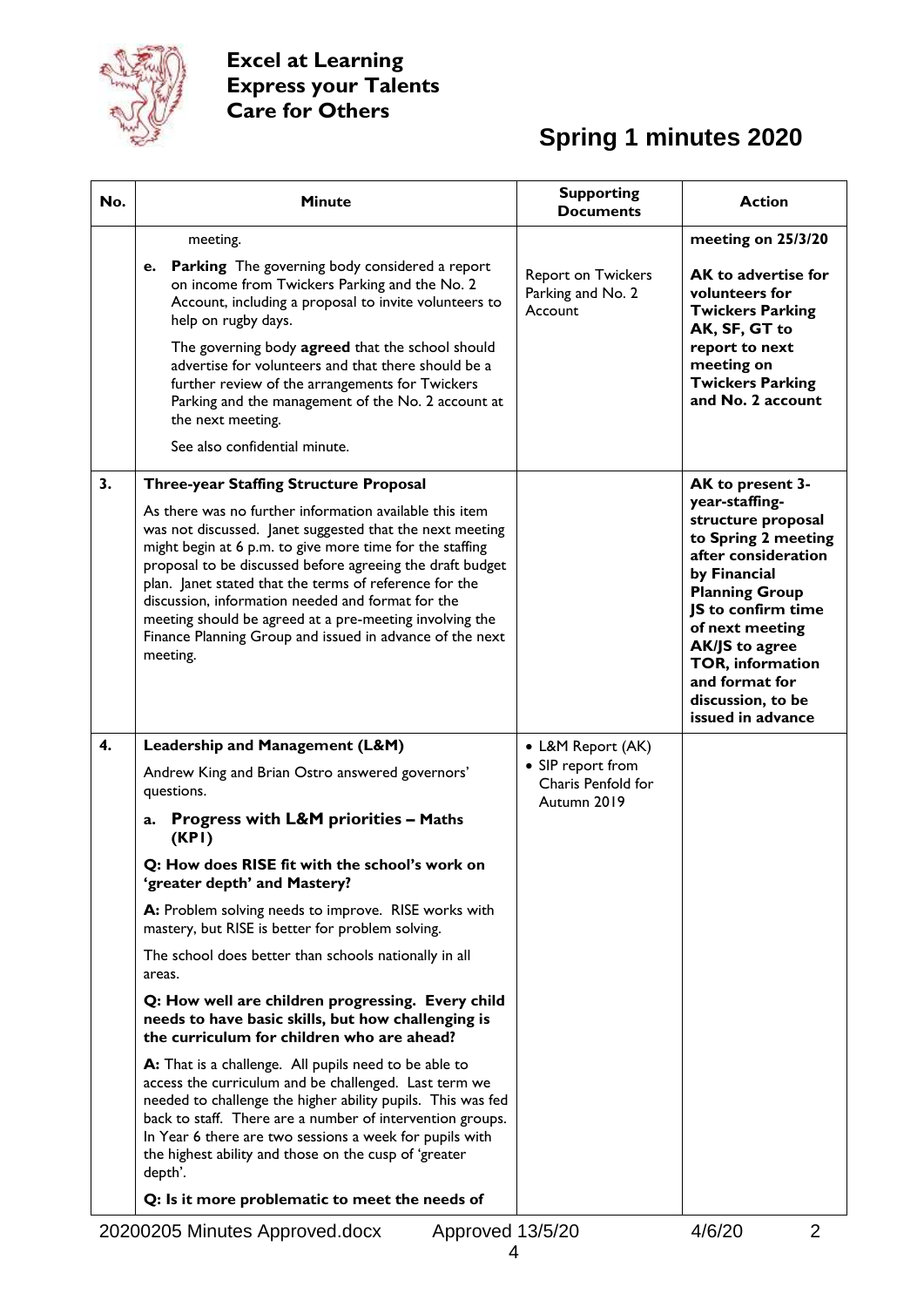

| No. | <b>Minute</b>                                                                                                                                                                                                                                                                                                                                                                   | <b>Supporting</b><br><b>Documents</b>                                                                                                                                         | <b>Action</b>                                                                                          |
|-----|---------------------------------------------------------------------------------------------------------------------------------------------------------------------------------------------------------------------------------------------------------------------------------------------------------------------------------------------------------------------------------|-------------------------------------------------------------------------------------------------------------------------------------------------------------------------------|--------------------------------------------------------------------------------------------------------|
|     | higher ability pupils when teaching assistants need<br>to work with children who have an Education,<br>Health and Care Plan (EHCP)?                                                                                                                                                                                                                                             |                                                                                                                                                                               |                                                                                                        |
|     | A: Year 6 has a higher proportion of teaching assistants<br>because the cohort has a challenging range of needs.<br>Next year staffing will reduce, but also the range of<br>needs.                                                                                                                                                                                             |                                                                                                                                                                               |                                                                                                        |
|     | <b>L&amp;M Priorities</b><br>b.                                                                                                                                                                                                                                                                                                                                                 |                                                                                                                                                                               |                                                                                                        |
|     | Q: Why are the L&M priorities different to those<br>in the SIP report?                                                                                                                                                                                                                                                                                                          |                                                                                                                                                                               |                                                                                                        |
|     | A: The Autumn SIP visit was on $4/12/19 - a$ few months<br>after the Ofsted inspection report was published. The<br>annual school self-evaluation was carried out at the end<br>of July and finalised in September.                                                                                                                                                             |                                                                                                                                                                               |                                                                                                        |
|     | Q: Do you change the SDP when priorities<br>change? If they are not aligned it is hard to<br>monitor progress against the SDP. There is<br>nothing in the L&M Report about team targets.                                                                                                                                                                                        |                                                                                                                                                                               |                                                                                                        |
|     | A: Some of the SDP priorities are still relevant. Point 4<br>in the SDP applies to all teams. When meeting their<br>linked team leaders, governors should look at team<br>action plans, the SIP Report and Ofsted<br>recommendations, and look at plans for the next three<br>years. Whole school priorities will be looked at by the<br>SIP, but not necessarily by all teams. |                                                                                                                                                                               | <b>Governors to look</b>                                                                               |
|     | The governing body agreed that the SDP should<br>incorporate Ofsted recommendations and that there<br>was need for greater clarity about priorities and<br>when changes were made. Andrew King agreed to<br>make team action plans available to governors on<br>Google Docs.                                                                                                    |                                                                                                                                                                               | at team action<br>plans, SIP Report<br>and Ofsted<br>recommendations<br>when visiting team<br>leaders. |
|     | c. SEND (Special Educational Needs and<br><b>Disability) Report</b>                                                                                                                                                                                                                                                                                                             |                                                                                                                                                                               | <b>AK</b> to make team<br>action plans                                                                 |
|     | Q: Is the current SEND report on the new<br>website?                                                                                                                                                                                                                                                                                                                            | • English visit on<br>8/11/19 report (JS)<br>• SEND visits on<br>25/10/19 and 17/1/20<br>reports (LT)<br>• Key Stage I visit on<br>5/12/19 report (JW)<br>• Upper Key Stage 2 | available to link<br>governors on<br><b>Google Docs</b>                                                |
|     | A: Yes. It is likely that the website will launch on 7/2/20.                                                                                                                                                                                                                                                                                                                    |                                                                                                                                                                               |                                                                                                        |
|     | <b>Link Visit Reports</b> The governing body received<br>d.<br>Link Visit Reports.                                                                                                                                                                                                                                                                                              |                                                                                                                                                                               |                                                                                                        |
|     | <b>Policy Review - Complaints Procedure It was</b><br>е.<br>noted that the Complaints Procedure had been<br>revised ahead of schedule because it had been found<br>to be difficult to follow. The governing body<br>approved the revised procedure.                                                                                                                             | visit on 6/12/19<br>report (UB)<br>• Complaints<br>Procedure                                                                                                                  | <b>SF/BH</b> to note GB<br>approval                                                                    |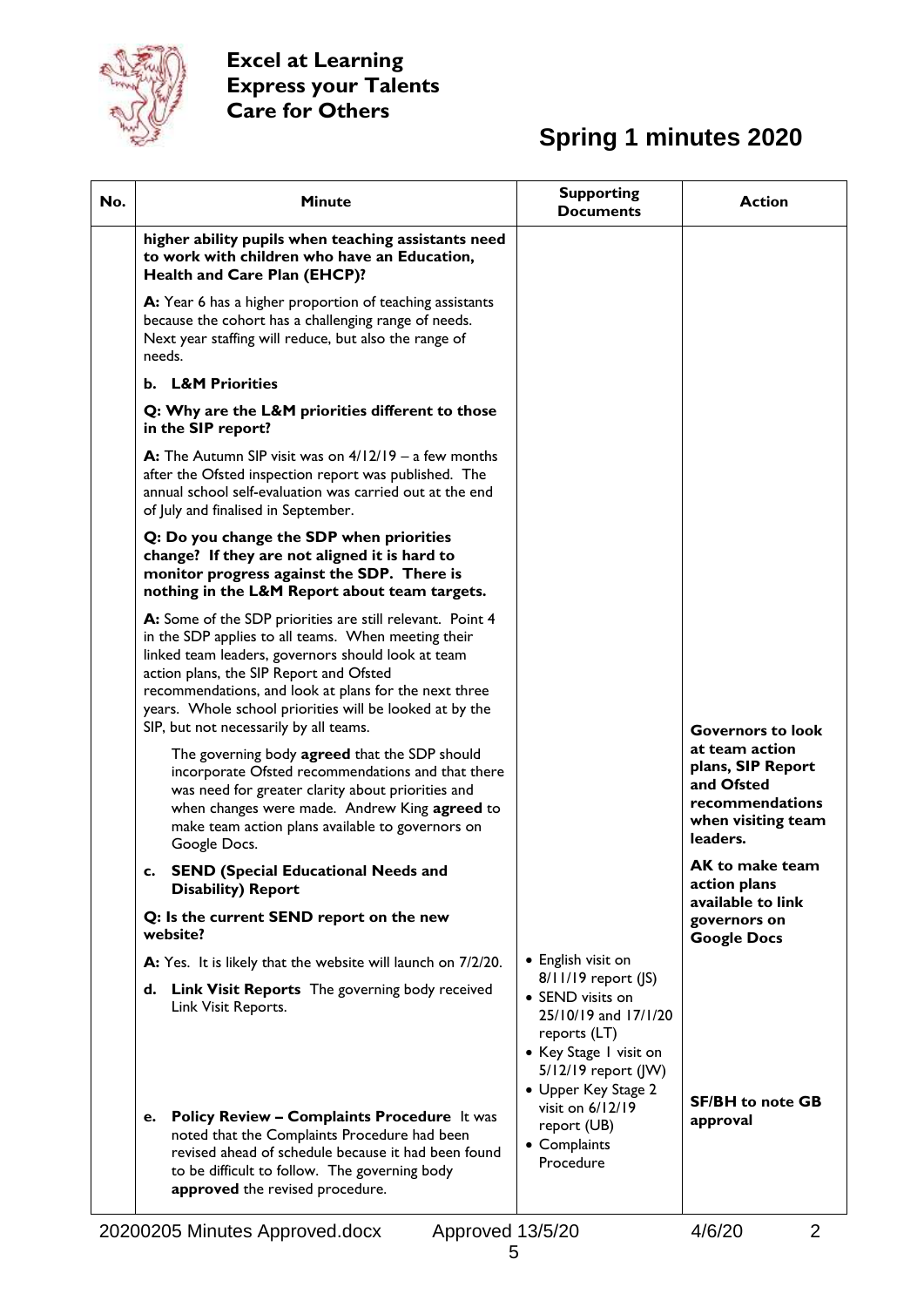

| No. | <b>Minute</b>                                                                                                                                                                                                                                                                                                                                                                                                                                                                                                                                                                                                                                                                                                                                        | <b>Supporting</b><br><b>Documents</b>                                  | <b>Action</b>                                                                                                                                                                                         |
|-----|------------------------------------------------------------------------------------------------------------------------------------------------------------------------------------------------------------------------------------------------------------------------------------------------------------------------------------------------------------------------------------------------------------------------------------------------------------------------------------------------------------------------------------------------------------------------------------------------------------------------------------------------------------------------------------------------------------------------------------------------------|------------------------------------------------------------------------|-------------------------------------------------------------------------------------------------------------------------------------------------------------------------------------------------------|
|     | f.<br><b>Compliance</b> It was noted that compliance was up<br>to date.                                                                                                                                                                                                                                                                                                                                                                                                                                                                                                                                                                                                                                                                              | • Compliance report                                                    |                                                                                                                                                                                                       |
| 5.  | <b>Safeguarding</b> It was noted that there was nothing to<br>report on safeguarding.                                                                                                                                                                                                                                                                                                                                                                                                                                                                                                                                                                                                                                                                |                                                                        |                                                                                                                                                                                                       |
| 6.  | <b>Governing Body</b>                                                                                                                                                                                                                                                                                                                                                                                                                                                                                                                                                                                                                                                                                                                                |                                                                        |                                                                                                                                                                                                       |
|     | Development of the Governing Body Janet<br>a.<br>stated that:<br>She would complete the governing body self-<br>٠<br>evaluation, including a SWOT analysis, which<br>could then be linked to the skills audit, governing<br>body action plan and visits.<br>The current approach to link governor visits was<br>$\bullet$<br>not good value in terms of time because it was<br>difficult to complete the report.<br>Current recommendations nationally were for<br>$\bullet$<br>governors to be linked to whole school<br>priorities, or curriculum areas, rather than<br>subjects, and she was researching how other<br>governing bodies managed governor visits.<br>She would arrange for the draft documents to<br>٠<br>be posted on GovernorHub. | Current instrument of<br>government<br><b>Current GB</b><br>membership | JS to complete<br>analysis of skills<br>audit and GB self-<br>evaluation,<br>including SWOT<br>analysis, and GB<br><b>Action Plan and</b><br>post on<br>GovernorHub.                                  |
|     | The governing body agreed that the link governor<br>system made it easy for governors to ask questions,<br>but that the reports from the visits were not shared<br>very well with other governors. It was agreed that<br>the report should be simple, possibly covering one<br>side of A4.                                                                                                                                                                                                                                                                                                                                                                                                                                                           |                                                                        | JS to report on<br>review of link<br>governor visit<br>format                                                                                                                                         |
|     | <b>Link Governor Roles and Role Descriptions</b><br>b.<br>Janet stated that she had received no comments<br>from governors on the draft role description.                                                                                                                                                                                                                                                                                                                                                                                                                                                                                                                                                                                            |                                                                        | JS to finalise<br>governor role<br>description, and<br>draft individual role                                                                                                                          |
|     | <b>Constitution of Governing Body</b> The governing<br>body noted that there were currently two vacancies<br>for co-opted governors and a need for a governor<br>with experience in HR. The governing body<br>reviewed the proposal to reduce the size of the<br>governing body and agreed that provided the<br>number of governors would be sufficient for the<br>governing body to fulfil all of its responsibilities, the<br>LA should be requested to amend the instrument of<br>government to reduce the total number of co-opted<br>governor positions by one, to 11, and the total<br>number of governors to 16.                                                                                                                              |                                                                        | descriptions.<br><b>Subject to</b><br>confirmation by JS,<br><b>BH</b> to arrange for<br>instrument of<br>government to be<br>amended to reduce<br>number of co-opted<br>governor positions<br>to II. |
|     | A suggestion was made that when recruiting an HR<br>governor, consideration should be given to also<br>reflecting the community served by the school.<br>Membership of Committees and Panels The<br>d.<br>governing body noted the need for more trained<br>governors who could be available to serve on panels<br>20200205 Minutes Approved.docx<br>Approved 13/5/20                                                                                                                                                                                                                                                                                                                                                                                | Current membership<br>of panels and groups                             | <b>BH</b> to circulate<br>details of available<br>training for<br>governors for<br>4/6/20<br>$\overline{2}$                                                                                           |